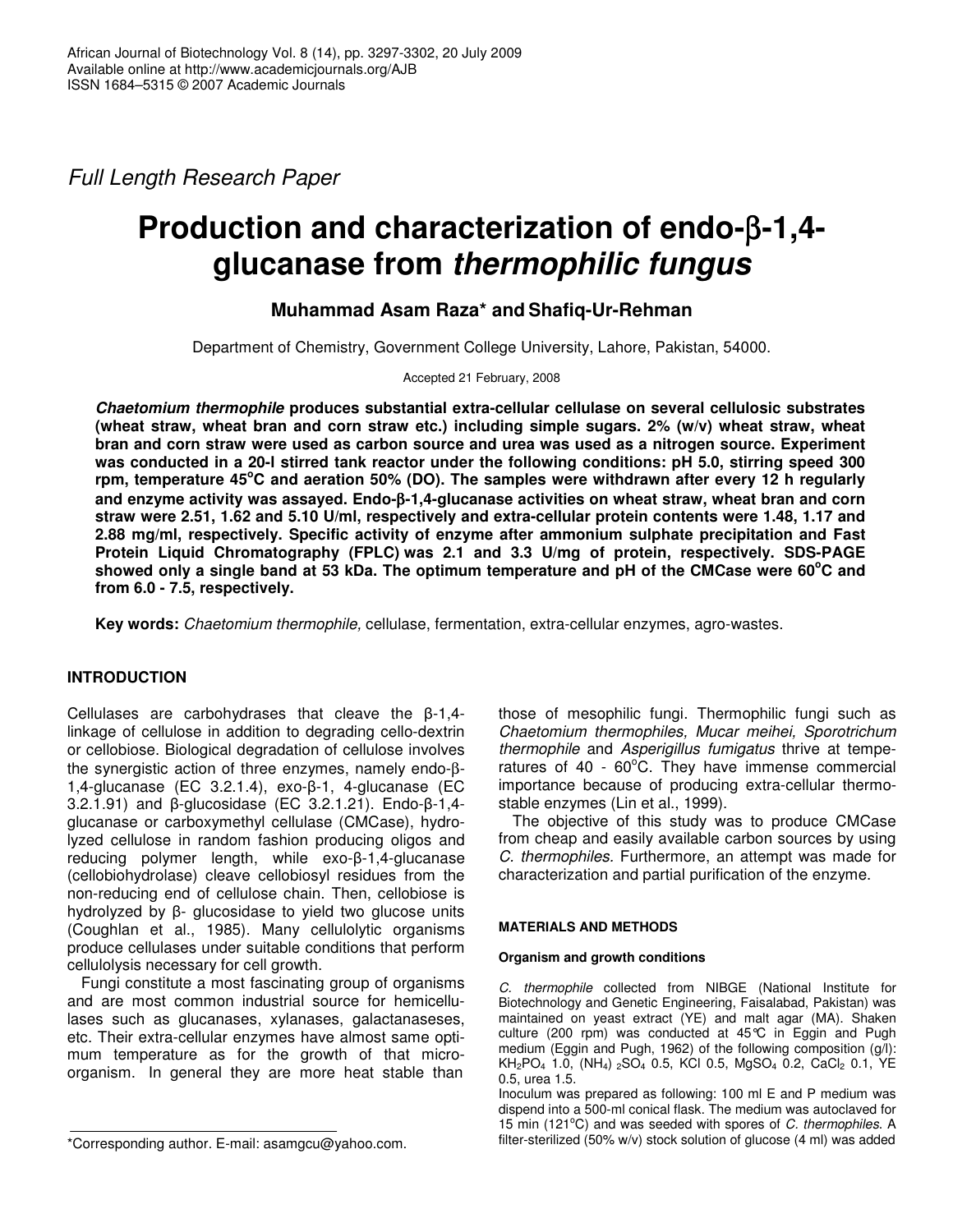as carbon source. The inoculum was cultivated on a rotary shaker at  $45^{\circ}$ C and 150 rpm for 48 h.

#### **Enzyme production on different carbon sources**

Enzyme production was carried out in 20-l fermentor (B-Braun, Biostate) using different carbon sources i.e. wheat straw, wheat bran and corn straw (2% w/v) at 45°C, air 6.0 l/m, agitation 300 rpm, pH was allowed to fluctuate naturally and dissolved oxygen (DO) was kept at 50%, using cascade mechanism. The inoculum was prepared in glucose medium at 45°C on a rotary shaker (200 rpm), 10% (v/v) of inoculum was transferred to bioreactor ascetically and allowed to continue for 5 days. Samples were taken out at regular intervals and enzyme activity was checked using standard assay. Culture was centrifuged at 48,000 x g for 10 min at 25°C. The biomass pellets were discarded and the supernatant containing crude enzyme was stored at 4°C. Sodium azide (0.02%) was added to avoid contamination.

#### **Ammonium sulphate precipitation**

The supernatant from liquid culture conducted on the medium, added with wheat straw was treated with ammonium sulphate (20 – 80% saturation) and incubated at  $4^{\circ}$ C for 10 h. The precipitate was collected by centrifugation at 48,000 x g for 30 min, dissolved in 0.1 M Tris-HCl buffer of pH 8.0 and dialyzed overnight against the same buffer.

#### **Fast protein liquid chromatography (FPLC)**

The sample obtained after 70% ammonium sulphate precipitation was subjected to sequential fractionation by anion exchange chromatography on a Hi-Load Q Sepharose column, anionexchange chromatography on a Mono-Q column (Amersham Biosciences, UK) and gel filtration chromatography (Deutscher, 1990; Grabski et al., 1991). The sample was loaded on a Hi-load Q-Sepharose column (30 x 120 mm) at a flow rate of 2 ml/min. A linear gradient of NaCl from 0–0.6 M Tris–HC1 buffers at pH 5, 8 and 9.5 were used as elution buffers. The 10 ml dialyzed fractions were loaded onto a Mono-Q column (15 x 100 mm) at a flow rate of 1 ml/min and eluted with a linear gradient of  $0 - 0.5$  M NaCl in 20 mM ethanolamine at pH 9.5. Pooled active fractions were loaded onto a 15 x 300 mm Superose 12 column equilibrated in 0.1 M Tris–HCl buffer pH 7.0 containing 0.1 M NaCl at a flow rate of 0.5 ml/min.

#### **Assessment of homogeneity and molecular weight determination**

SDS-PAGE (12%) was carried out according to method of Laemmli (1970) in order to assess homogeneity of the purified preparation as well as to determine the molecular weight of the enzyme. The molecular weight of the enzyme under non-denaturing conditions was determined by gel filtration on Bio-GelA- 0.5 (Bio-Red Laboratories) as described by Andrews (1965). The standard protein markers used were: phosphorylase b (94 kDa), glutamate dehydrogenase (53 KDa), ovalbumin (45 kDa), carbonic anhydrase (29 kDa), lysozyme (14.4 kDa) and cytochrome c (12.4 kDa).

#### **Enzyme assay**

Endo-β-1,4-glucanase activity was assayed by using carboxymethyl cellulose (CMC) as a substrate according to the method of

Prasertsan (1997). In particular, 1.0 ml of properly diluted enzyme sample was added to 1% CMC solution in 50 mM citrate phosphate buffer at pH 5.0 and subsequently incubated at 50°C in a shaken water-bath. The reaction was stopped by adding 3 ml DNS (3,5 dinitro salicylic acid) reagent (Miller, 1995) and reaction mixture was incubated at 100°C for 10 min. Enzyme activity was calculated by taking absorbance at 550 nm.

#### **Determination of extra-cellular protein**

The protein of the samples was estimated using the Bradford method with bovine serum albumin (A-4503, Sigma) as the protein standard (Bradford, 1976).

#### **Temperature, pH optima and heat stability**

In all the determinations, the CMCase activity was measured using carboxymethyl cellulose a substrate. To estimate optimum temperature, pH and heat stability, the activity was calculated by carrying out the above standard assays at several temperatures (40 -  $90^{\circ}$ C) and pH values (4.0 - 8.5) using 50 mM citrate phosphate buffer (Chakrabarty et al., 2000). The thermo-tolerance of the enzyme was studied by heating the enzyme at different temperatures  $(40 - 90^{\circ}C)$ for 15 min.

## **RESULTS AND DISCUSSION**

#### **Time course study of enzyme production**

Fermentation was carried out from 12 - 120 h to determine the optimum fermentation period. Enzyme production was started after 72 h, the production rate was increased up-to 96 h, retained steady up-to 105 h and eventually decreased with passage of time (Figure 1). This means that the optimum time period for production of enzyme is up to 96 h. These results are also supported by earlier studies on *Aspergillus candidus* and *Thermoascus aurantiacus* (Warsywoda et al., 1992; Kalogoris et al., 1999).

### **Effect of carbon sources**

In order to check the effect of carbon sources on the production of CMCase, enzyme production was done on different carbon sources. Table 1 reveals that CMCase activity was high for corn straw (5.10 U/ml) as a carbon source instead of wheat straw (2.51 U/ml) and wheat bran (1.62 U/ml). The similar results were obtained in bubble column reactor from *Asperigillus niger* in externalloop air-lift reactor (Kang et al., 1994).

## **Optimum temperature**

The activity of the enzyme was measured at different temperatures (40 - 90°C). The CMCase retained its 100 and 71% activity at 60 and 80°C, respectively, for 15 min (Figure 2). Thus extra-cellular enzyme from *C. thermo-*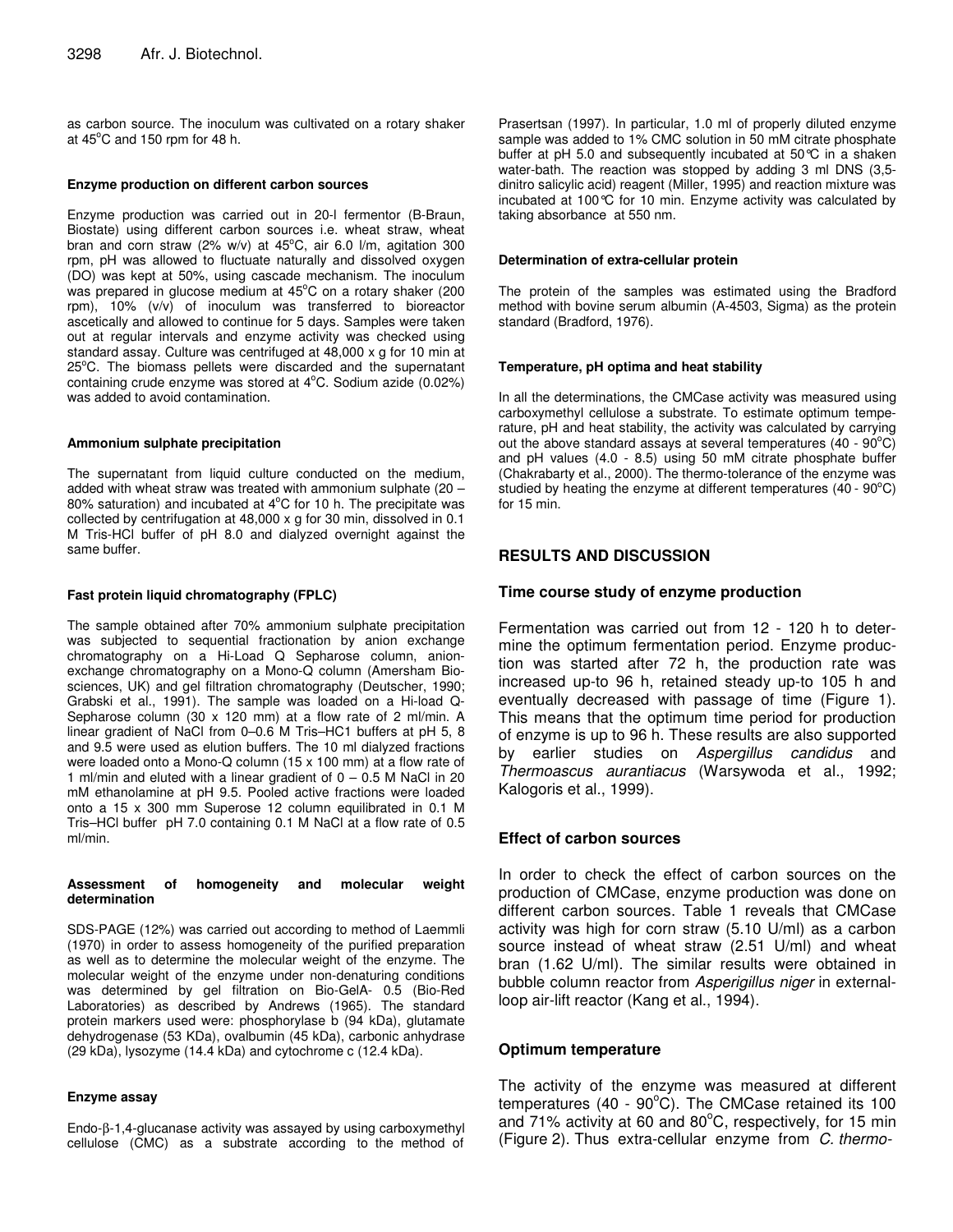

**Figure 1.** Time course study of production of cellulase on different carbon sources by *Chaetomium thermophile*.

**Table 1.** Activity of cellulase produced by *Chaetomium thermophile* on different carbon sources.

| <b>Carbon source</b> | Cellulase activity (U/ml) | Extra cellular protein (mg/ml) | Specific activity (U/mg) |  |
|----------------------|---------------------------|--------------------------------|--------------------------|--|
| Wheat straw          | 2.51                      | .48                            | .70                      |  |
| Wheat bran           | 1.62                      | 1.17                           | 1.38                     |  |
| Corn straw           | 5.10                      | 2.88                           | 177                      |  |

*phile* was found stable at high temperature and it is in good agreement with the work of Gomes et al. (2000) and Kawamori et al. (1987).

## **Optimum pH**

To determine the optimum pH, enzyme activity was checked at different pH values (4.0 - 8.5). The enzyme retained its 100% activity at pH values from 6.0 - 7.5 and 86% activity at pH 8.0 (Figure 3).

## **Heat stability**

CMCase activity was measured by incubating the enzyme at various temperatures from 30 - 70°C at pH 7.0 for 4.0 h. The enzyme retained its 80% activity at 45°C for 4 h (Figure 4). The use of thermostable enzymes to carry out hydrolysis at high temperature is advantageous because they speed up the reaction rate and prevent microbial contamination. It also increases the economical and technical vialability of the process (Durand et al., 1984; Gomes et al., 1994).

## **Purification of CMCase**

All the purification steps are summarized in Table 2. The crude enzyme was first precipitated with 20 to 80% ammonium sulfate saturation. It was found that 70% ammonium sulphate saturation was optimal for CMCase precipitation. The specific activity was increased from 1.7 to 2.1 U/mg and 54% yield was obtained. Then the crude enzyme was subjected to Fast Protein Liquid Chromatography (FPLC) that came out with 40% yield and 3.3 U/mg specific activities in accordance with already reported results for *Thermomyces lanuginosus* (Lin et al., 1999).

## **Molecular weight**

The molecular weight of cellulase was determined by SDS-PAGE, as described in materials and methods section. On SDS-PAGE, CMCase showed only a single band indicating cellulolytic activity in the gel. The molecular weight of this band was estimated to be around 53 kDa (Figure 5).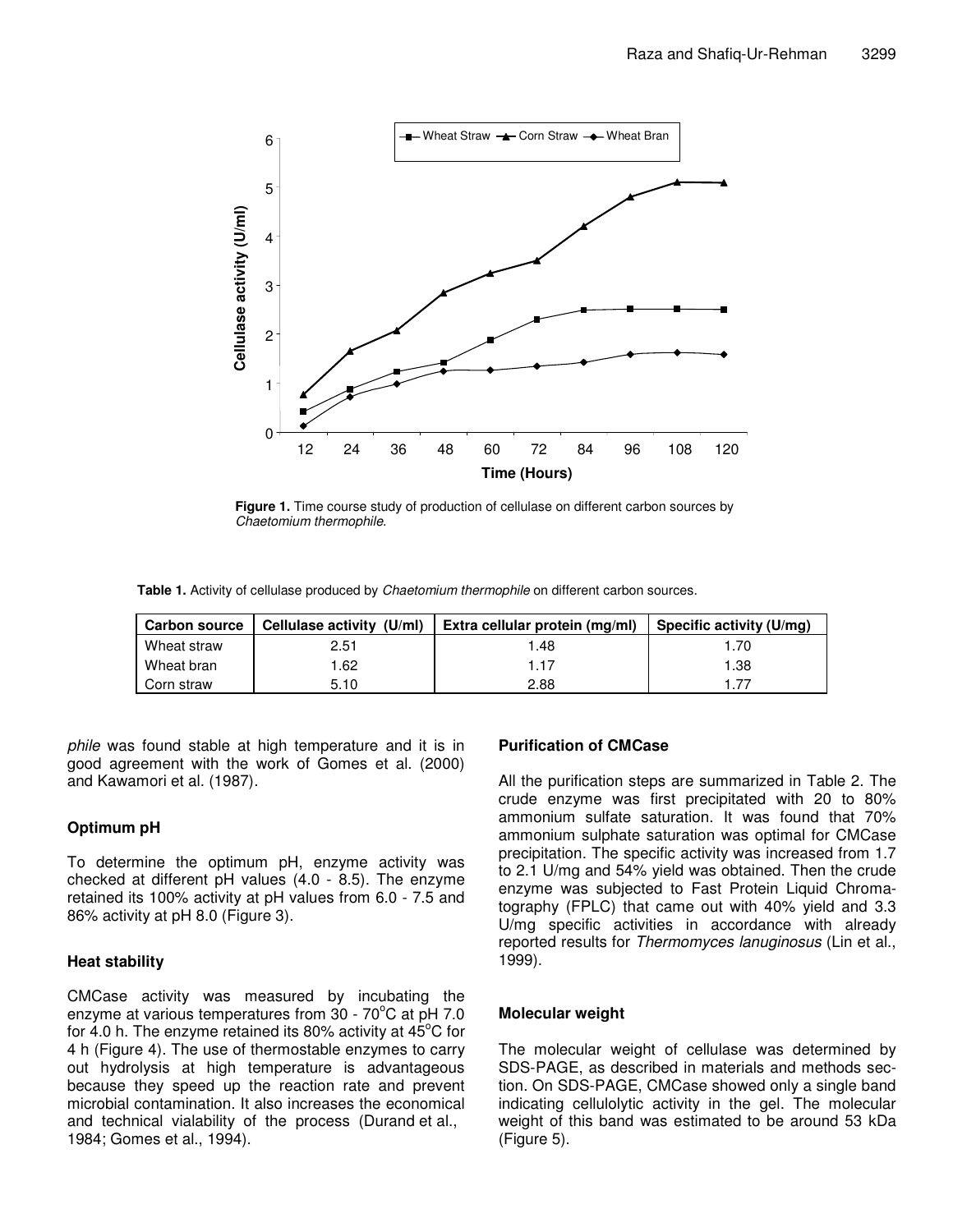

**Figure 2.** Optimum temperature range of CMCase from *Chaetomium thermophile.*



**Figure 3.** Optimum pH range of CMCase from *Chaetomium thermophile.*

## **Conclusion**

It was concluded that corn straw is best carbon source than wheat bran and wheat straw. The enzyme activity was best from 84-96 h, after this activity of enzyme start to come down. The optimum temperature and pH of the CMCase are  $60^{\circ}$ C and pH  $6.0$  - 7.5, respectively. As SDS-PAGE showed only a single band at 53 kDa it

means that endo-β-1, 4-glucanase from *C.thermophile* possesses a monomeric structure.

#### **ACKNOWLEDGMENT**

The authors are grateful to Dr. Farooq Latif (PSO, NIBGE) for providing research and technical guideline during work.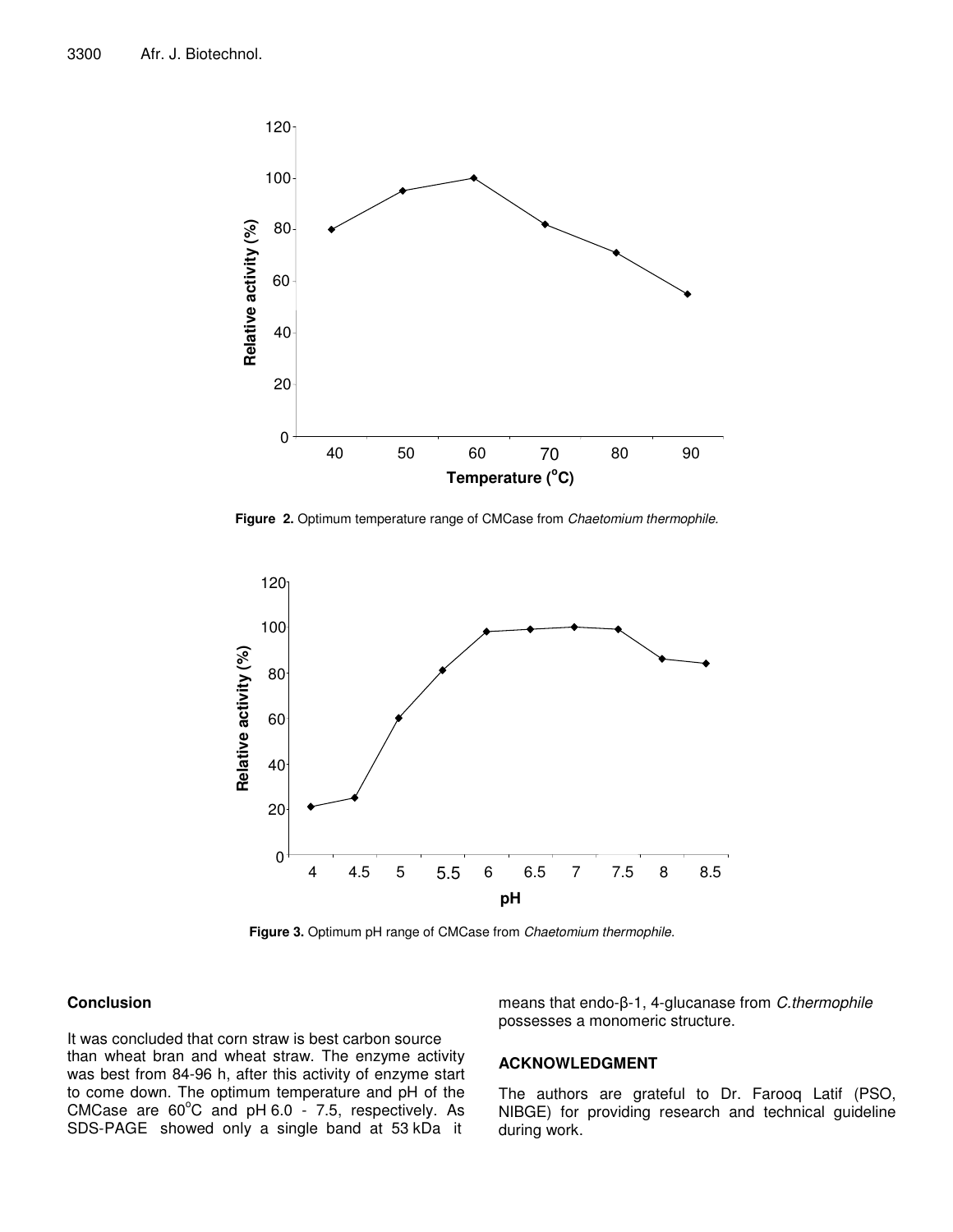

**Figure 4.** Heat stability of CMCase from *Chaetomium thermophile.*

**Table 2.** Extraction profile of cellulase from *Chaetomium thermophile.*

| <b>Purification step</b>  | Total activity<br>(Units) | <b>Total protein</b><br>(mg) | <b>Specific activity</b><br>(U/mg) | Yield<br>(%) | <b>Purification</b><br>factor |
|---------------------------|---------------------------|------------------------------|------------------------------------|--------------|-------------------------------|
| Crude extract             | 251                       | 148                          | 1.7                                | 100          | 1.0                           |
| $(NH4)2SO4$ precipitation | 165                       | 80                           | 2.06                               | 54           | 1.04                          |
| Hi-load anion Exchange    | 152                       | 71                           | 2.14                               | 50.4         | 1.02                          |
| Mono-Q- anion Exchange    | 142                       | 65                           | 2.18                               | 46.2         | 1.51                          |
| <b>FPLC</b>               | 105                       | 32                           | 3.3                                | 40.1         | .57                           |



**Figure 5.** SDS-PAGE of the purified CMCase from *Chaetomium thermophile* on 12% polyacrylamide gel. Lane 1: molecular weight marker, Lane 2: purified enzyme.